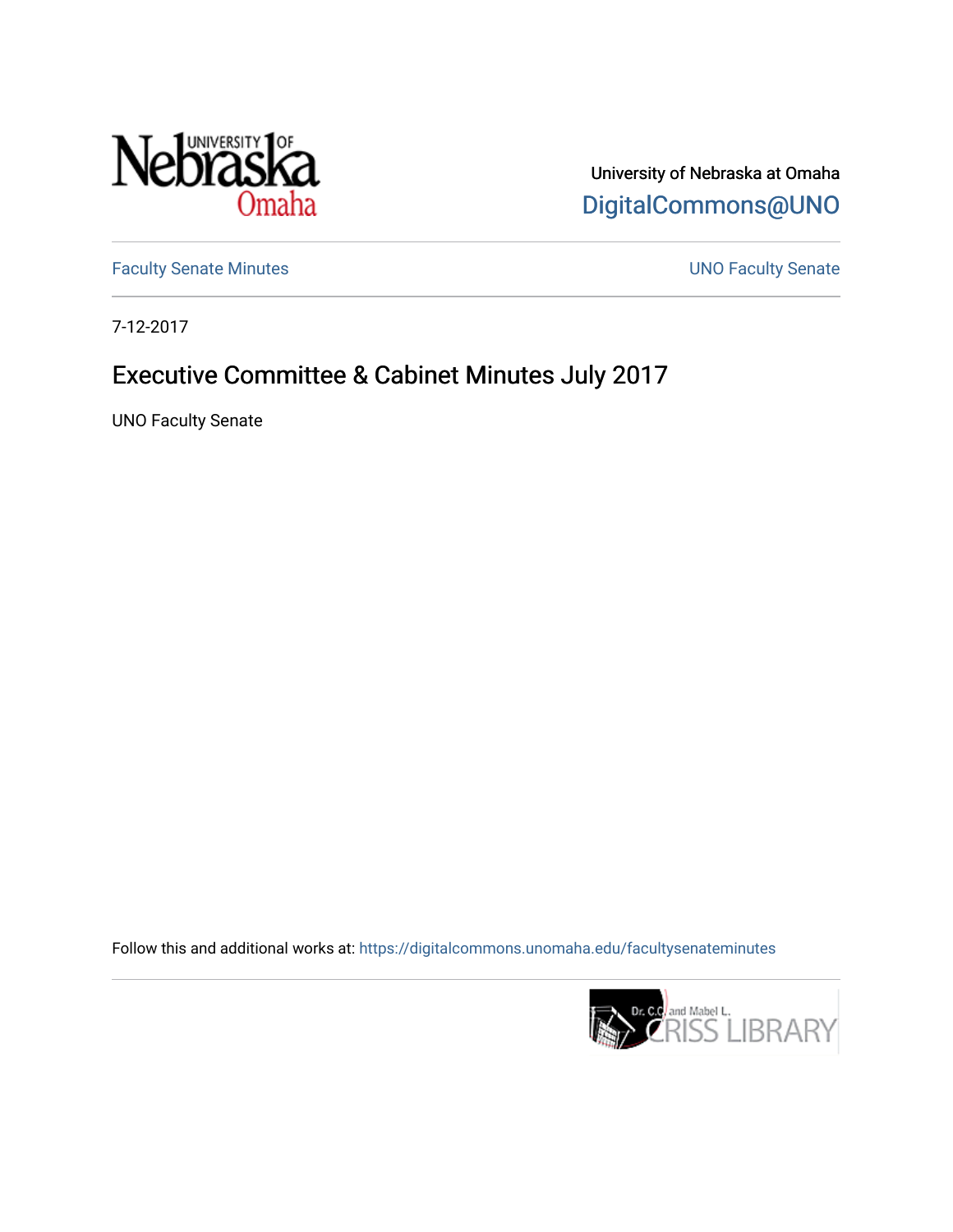

\_\_\_\_\_\_\_\_\_\_\_\_\_\_\_\_\_\_\_\_\_\_\_\_\_\_\_\_\_\_\_\_\_\_\_\_\_\_\_\_\_\_\_\_\_\_\_\_\_\_\_\_\_\_\_\_\_\_\_\_\_\_\_\_\_\_\_\_\_\_\_\_\_\_\_\_\_\_ \_\_\_\_\_\_\_\_\_\_\_\_\_\_\_\_\_\_\_\_*Wednesday, July 12, 2017, 2 p.m., ASH 196*\_\_\_\_\_\_\_\_\_\_\_\_\_\_\_\_\_\_\_\_\_

\_\_\_\_\_\_\_\_\_\_\_\_\_\_\_\_\_\_\_\_\_\_\_\_\_\_\_\_\_\_\_\_\_\_\_\_\_\_\_\_\_\_\_\_\_\_\_\_\_\_\_\_\_\_\_\_\_\_\_\_\_\_\_\_\_\_\_\_\_\_\_\_\_\_\_\_\_

**Members:** Adams, Arbelaez, Barone, Grams, Landow, Miller, Nash, Robins, Woody

**Excused:** Elder

### **I. The meeting was called to order** at 2:02 p.m. by President Grams

**II. The Minutes** of June 7, 2017, were approved as submitted.

### **III. Officers' Reports**

**A. President's Report:** Senator Grams sent the following to all UNO faculty: June 2017

Dear Colleagues,

I hope you are all having an enjoyable summer. Below is your monthly update on Faculty Senate activities, which continue during the summer.

### **Chancellor Gold**

UNO's new Chancellor met with the Faculty Senate Executive Committee and Cabinet in May, and President Bounds met with the full Senate the following week. Going forward, I will meet monthly with Chancellor Gold, as will the Faculty Senate Executive Committee. Please feel free to contact me any time you have an issue for Faculty Senate.

It is very important that faculty contact their colleagues who are serving on the two Transition groups established by Chancellor Gold. We are being asked to represent your interests and concerns, and we can do this far more effectively if we hear directly from you. The Transition Advisory Team begins meeting in August, and its membership may be viewed here (*[https://www.unomaha.edu/about-](https://www.unomaha.edu/about-uno/leadership/chancellor/transition/advisory-team/index.php)*

*[uno/leadership/chancellor/transition/advisory-team/index.php](https://www.unomaha.edu/about-uno/leadership/chancellor/transition/advisory-team/index.php)* ). The Transition Advisory Council will meet through the summer and fall and includes six faculty representatives: Melanie Bloom, Angela Eikenberry, Ann Fruhling, Washington Garcia, Laura Grams, and Nealy Grandgenett. Please contact these faculty representatives with your suggestions. Comments for Chancellor Gold may be sent directly to [contact@unomaha.edu](mailto:contact@unomaha.edu).

#### **Your Senate Representatives**

Enormous thanks is owed to the Faculty Senators who completed their terms and to those new Senators who began their terms at our May meeting. Their service and time is deeply appreciated. For any issues that arise over the summer, we invite faculty to contact the members of the 2017-18 Executive Committee and Cabinet: Laura Grams, Timi Barone, Paul Landow, Griff Elder, Bob Nash, Bob Woody, Holly Miller, Barbara Robins, Maria Arbelaez, and Travis Adams.

At its June 7 meeting, the Executive Committee and Cabinet agreed to form an ad hoc UNO and UNMC Faculty Committee for Communication and Collaboration, to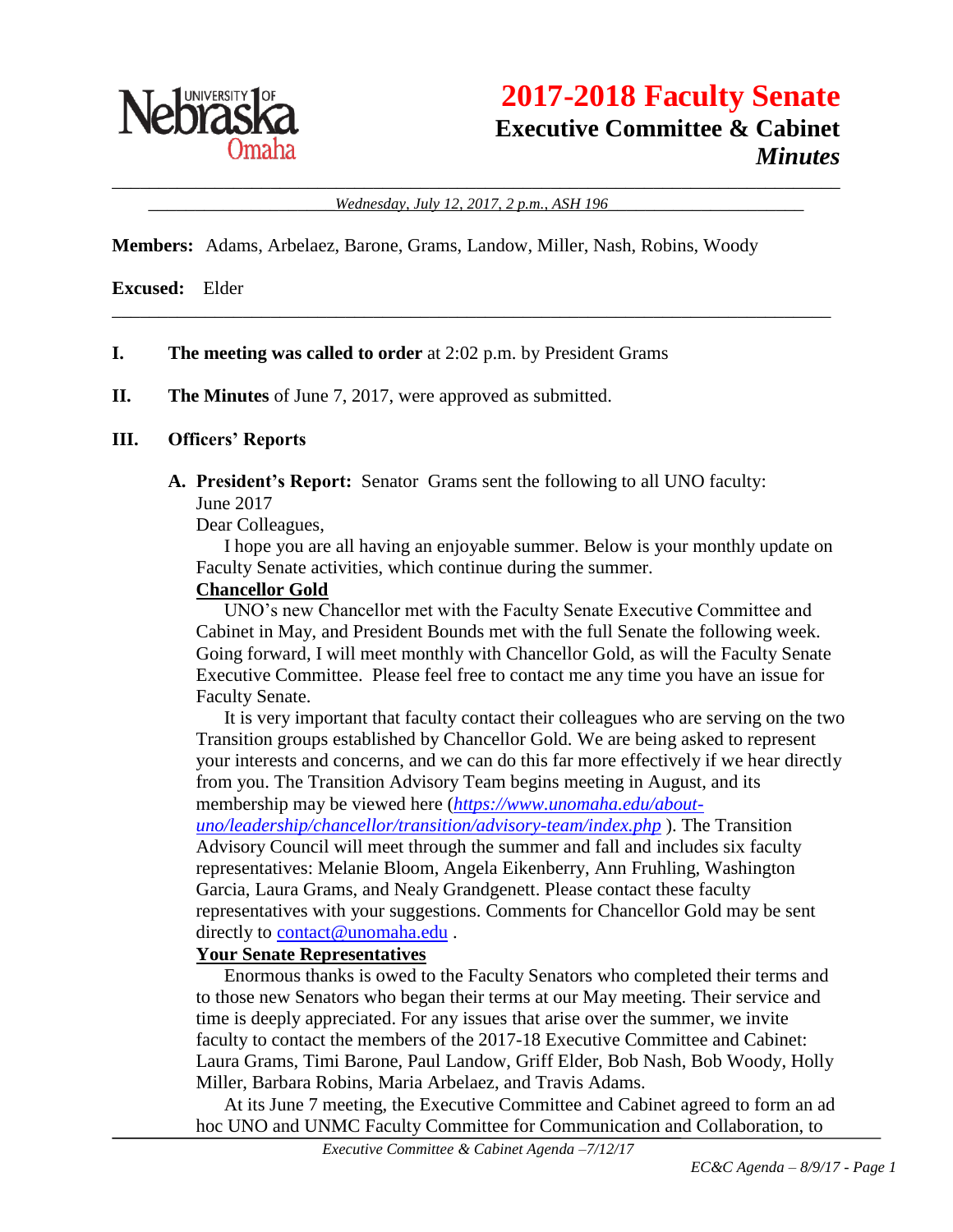be composed of seven faculty members from each campus. The President of the UNMC Faculty Senate, Dr. Ann Anderson Berry, and I wanted to form this committee to ensure that faculty from the two institutions are able to communicate directly with one another about issues of mutual concern or interest. Please contact the Faculty Senate Executive Committee with any suggestions for this ad hoc committee.

## **Senate Resolutions and Business**

- o In May, the Senate passed a resolution pertaining to DACA students at UNO. Guidelines for faculty are being prepared in Student Affairs and the Center for Faculty Excellence, who will work with Faculty Senate.
- o The new UNO Academic Integrity policy will be included in next year's Catalog.
- o The Masters of Science Degree in Biomechanics was approved.
- o The Faculty Senate standing committees will continue to work on matters including:
	- Faculty Development Leave policies and practices
	- Timely feedback from faculty to students
	- **Intellectual property matters**
	- **Canvas Implementation**
	- Records retention and information security

If you have comments or suggestions on any of these issues, please contact me and I will make sure your communication is routed to the appropriate standing committee. **News**

2017-18 parking information is available on the Parking Services website, with big changes related to license plate readers and different permit options.

Phone lines may be suspended temporarily (e.g. for faculty on leave) by request to Telecommunications (please contact the IT helpdesk).

The Box storage system still should not be used for student information covered under FERPA, but otherwise faculty may use it for convenient file sharing.

## **Board of Regents, June 1, 2017**

Three new major research centers were established: the Nebraska Food for Health Center (UNL), and at UNMC, the Child Health Research Initiative and the Global Center for Health Security. UNO is involved in some capacity with all of these interdisciplinary endeavors.

The Board approved the purchase of Canvas; UNO will have access to Turnitin and other special features. Faculty can continue to use Blackboard during Fall and Spring 2017-2018, but by Summer 2018 must be fully transitioned to Canvas. Regent Pillen especially thanked faculty for trying Canvas in the pilot period.

The Board approved President Bounds' proposed budget and tuition increases. From 2000 to 2017, the number of NU employees has increased by 3% while student enrollment has increased by 17%. Program of Excellence funding *[for any new programs or budget]* is cancelled, and a savings of \$22 million is projected based on recommendations from the efficiency task forces President Bounds created last year, with possible additional savings later leading to a total of \$30 million. NU cash reserves will be deployed to cover much of the remaining shortfall in 2017-2018, but other cost-saving measures will be needed.

Fund B allocations for UNO were approved, resulting in a 4.3% increase in student fees. Most of the increase will go to Athletics to maintain free admission for students.

Online Worldwide has been renamed University of Nebraska Online (NU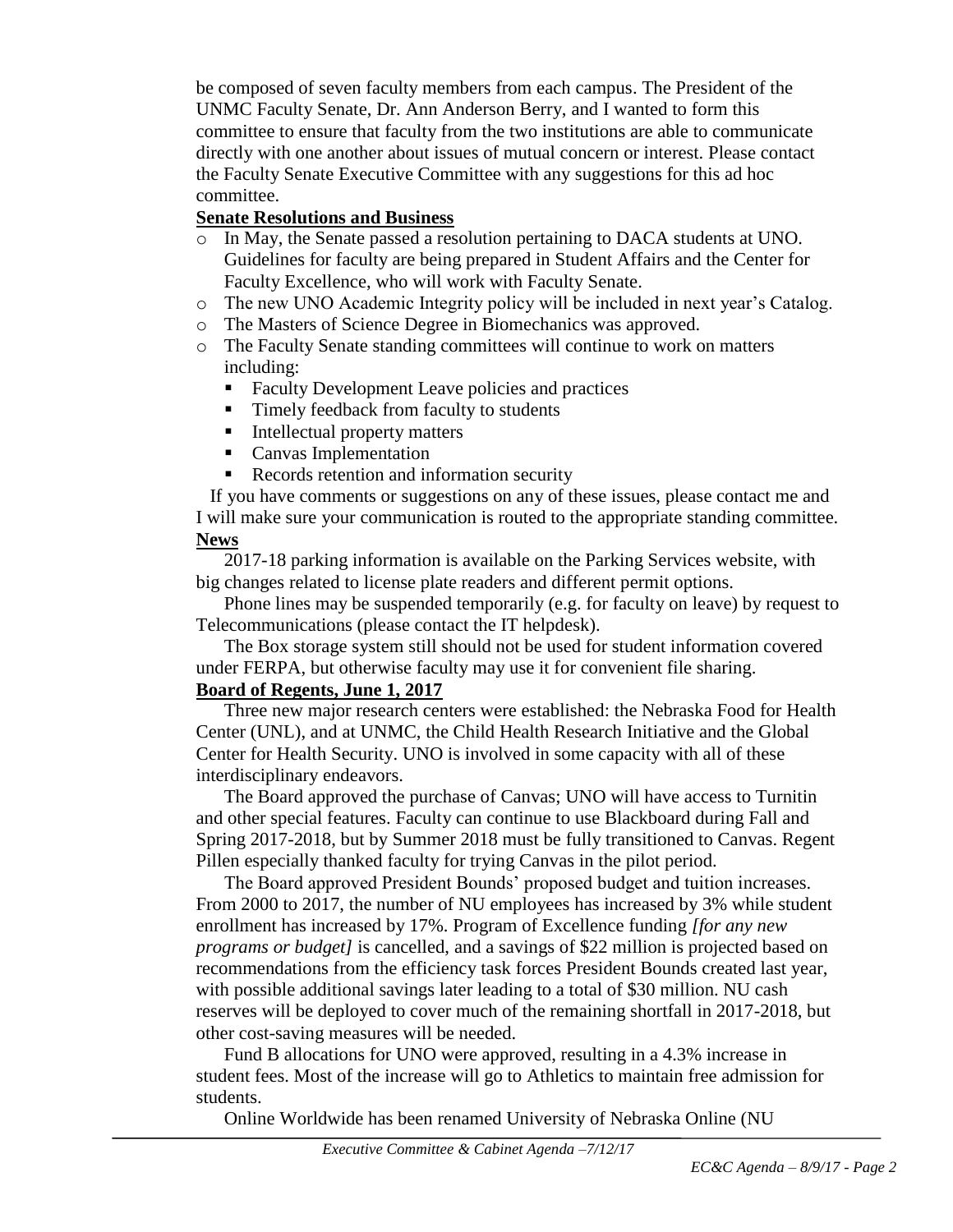Online).

President Grams gave an additional oral report to the EC&C.

- 1. Ad hoc UNO-UNMC Faculty Communication and Collaboration Committee will have seven Members from UNO. Three more needed. Send suggestions to President Grams.
	- a. Timi Barone (Faculty Senate/A&S)
	- b. Connie Schaffer (Faculty Senate/ED
	- c. Suzanne Sollars (A&S)
	- d. Destiny Sewell (CBA)
	- e. Tbd
	- f. Tbd
	- g. TBD
- **2.** Vice Chancellor for Business & Finance Bill Conley will be leaving UNO by the end of the year.
- **3.** President Grams has regular meetings with Chancellor Gold. She is open to any questions or suggestions.
- **4.** The UNO/UNMC Transition Advisory council is divided into three groups: Educate, Discover, and Engage. People are assigned to different groups at different meetings. President Grams has always been assigned to Educate and will be giving an Outcomes Presentation. Perhaps this will be a subject for the Faculty Senate Retreat in August.

## **B. Secretary/Treasurer Report:** Senator Landow reported

- **1. The Executive Committee & Cabinet (EC&A)** met June 21, 2017**.**
	- a. Chancellor Gold & President Grams
		- Town Hall Budget Update

The Chancellor asked if there was anything said at the town hall that he could have said better. Those present engaged in a lengthy conversation about the selection process, and where things stand today.

- b. Faculty Senate issues
	- Facilities Planning and Faculty Representation.

AVC Deb Smith-Howell address this issue, as did SVC Reed. President Grams suggested that we have additional communication with the Committee, and perhaps it meet informally more often. The Chancellor suggested we increase the interaction with the committee and the faculty, and also indicated that annual meeting was not enough. He asked that a meeting be held with the committee to get a feel for campus facility planning.

*[The EC&C suggested that we request that the entire Senate be sent an invitation to this meeting and take the first couple of Senators who reply. Faculty Senate Coordinator Sue Bishop will look into this.]*

- c. Parking changes
	- SVC Reed indicated that parking issues have improved considerably since Vanessa Rath has arrived. The Chancellor wondered whether Marty Shukert should take a look at the parking and traffic patterns on the Pacific Campus.
	- President Grams discussed the unfairness of requiring low-paid adjunct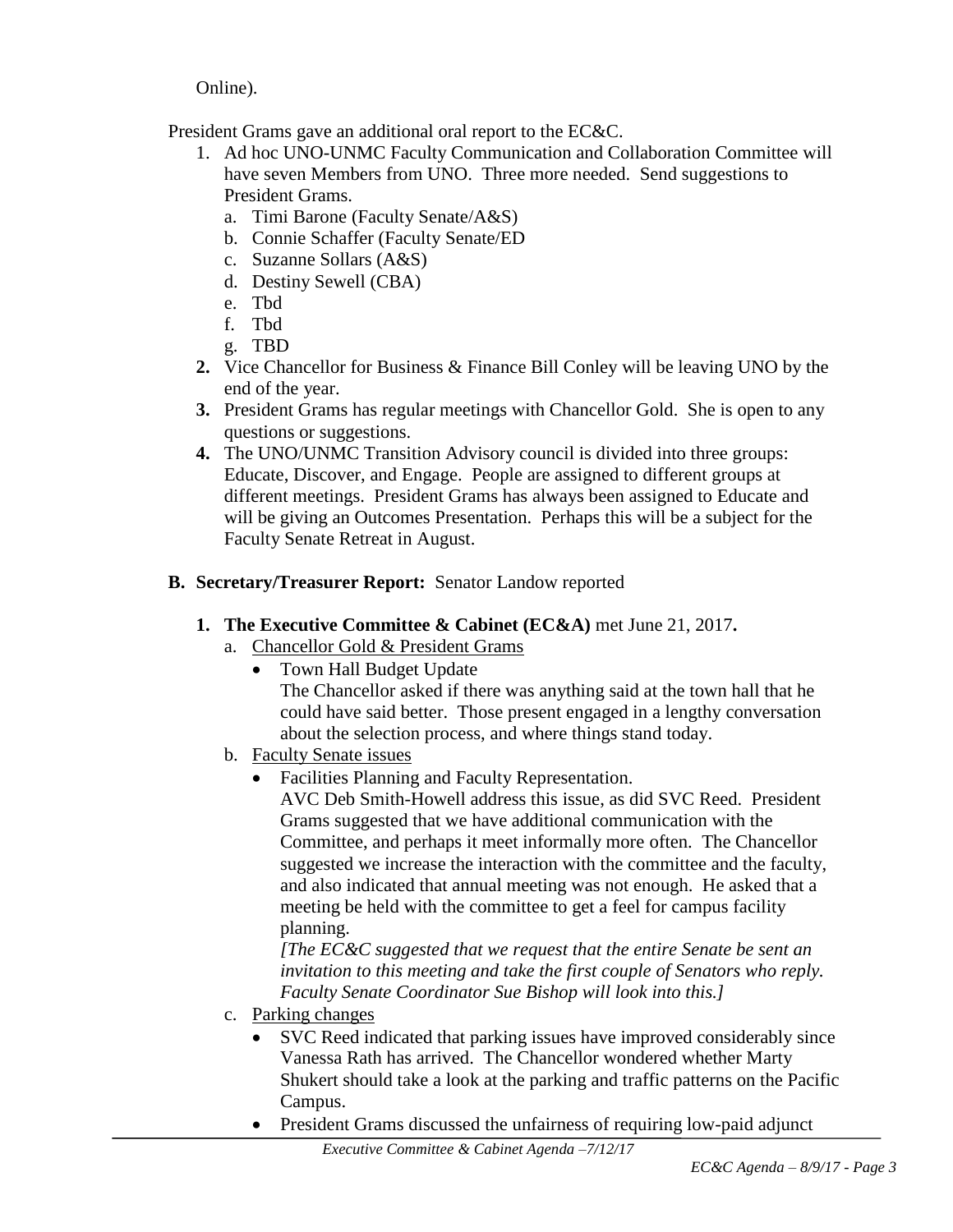faculty to pay for parking.

- d. Resolution appointing two Arts & Science Faculty members to the Faculty Senate was presented to Chancellor Gold.
- e. Follow-up:
	- Telecommunication SVC Reed indicated that additional conversations need to be help and they would be upcoming.
	- DACA Guidelines for Faculty President Grams indicated that there are many faculty members with questions. SVC suggested Jonathan-Benjamin Alvarado.
- f. Roundtable

President Grams asked that we get a table showing statistics on women and minority faculty.

| Res.                     | <b>Date</b>   | <b>Title</b>               | <b>Admin</b> | Sent for      | <b>Denied</b> | <b>Deferred</b> | In              | <b>Final</b>                         |
|--------------------------|---------------|----------------------------|--------------|---------------|---------------|-----------------|-----------------|--------------------------------------|
| #                        | <b>Senate</b> |                            | Accept       | <b>Senate</b> |               |                 | <b>Progress</b> | <b>Action/Resolved</b>               |
|                          | <b>Passed</b> |                            |              | <b>Action</b> |               |                 |                 |                                      |
| 4300                     | 6/7/17        | New A&S Senators           | 6/21/17      |               |               |                 |                 | Acknowledged                         |
| <b>TO BE FOLLOWED UP</b> |               |                            |              |               |               |                 |                 |                                      |
|                          |               |                            |              |               |               |                 |                 |                                      |
| 4282                     | 3/8/17        | Expenses                   | 4/19/17      |               |               |                 |                 | <b>SVC</b> Reed                      |
|                          |               | Associated with            |              |               |               |                 |                 | explained the                        |
|                          |               | Visas for                  |              |               |               |                 |                 | process for UNO                      |
|                          |               | <b>International Hires</b> |              |               |               |                 |                 | paying for legal                     |
|                          |               |                            |              |               |               |                 |                 | costs involved.                      |
|                          |               |                            |              |               |               |                 |                 | These issues are                     |
|                          |               |                            |              |               |               |                 |                 | usually handled by                   |
|                          |               |                            |              |               |               |                 |                 | department chairs<br>and personnel.  |
|                          |               |                            |              |               |               |                 |                 | Costs can't be                       |
|                          |               |                            |              |               |               |                 |                 | nailed down, since                   |
|                          |               |                            |              |               |               |                 |                 | they vary by who is                  |
|                          |               |                            |              |               |               |                 |                 | involved. BJ Reed                    |
|                          |               |                            |              |               |               |                 |                 | said he would ask                    |
|                          |               |                            |              |               |               |                 |                 | for a one page                       |
|                          |               |                            |              |               |               |                 |                 | description of the                   |
|                          |               |                            |              |               |               |                 |                 | process made                         |
|                          |               |                            |              |               |               |                 |                 | available to                         |
|                          |               |                            |              |               |               |                 |                 | faculty.                             |
| 4279                     | 12/14/16      | Grievance                  | 12/21/16     |               |               |                 |                 | - SVC Reed says                      |
|                          |               | Committees                 |              |               |               |                 |                 | they may need<br>more information.   |
|                          |               | Summer                     |              |               |               |                 |                 | It is a workload                     |
|                          |               | Compensation               |              |               |               |                 |                 | issue as much as a                   |
|                          |               |                            |              |               |               |                 |                 | compensation                         |
|                          |               |                            |              |               |               |                 |                 | issue. Let's have                    |
|                          |               |                            |              |               |               |                 |                 | further discussion.                  |
|                          |               |                            |              |               |               |                 |                 |                                      |
|                          |               |                            | 3/15/17      |               |               |                 |                 | - BJ reiterated that                 |
|                          |               |                            |              |               |               |                 |                 | summer pay is not                    |
|                          |               |                            |              |               |               |                 |                 | likely to happen, as                 |
|                          |               |                            |              |               |               |                 |                 | faculty select a                     |
|                          |               |                            |              |               |               |                 |                 | variety of service<br>opportunities. |
|                          |               |                            |              |               |               |                 |                 | Regarding the                        |
|                          |               |                            |              |               |               |                 |                 | three grievance                      |
|                          |               |                            |              |               |               |                 |                 | committees, he                       |
|                          |               |                            |              |               |               |                 |                 | feels that faculty                   |
|                          |               |                            |              |               |               |                 |                 | select this type of                  |

#### **2017-2018 Resolution Action Table (Action Pending and Current Resolutions)**

*Executive Committee & Cabinet Agenda –7/12/17*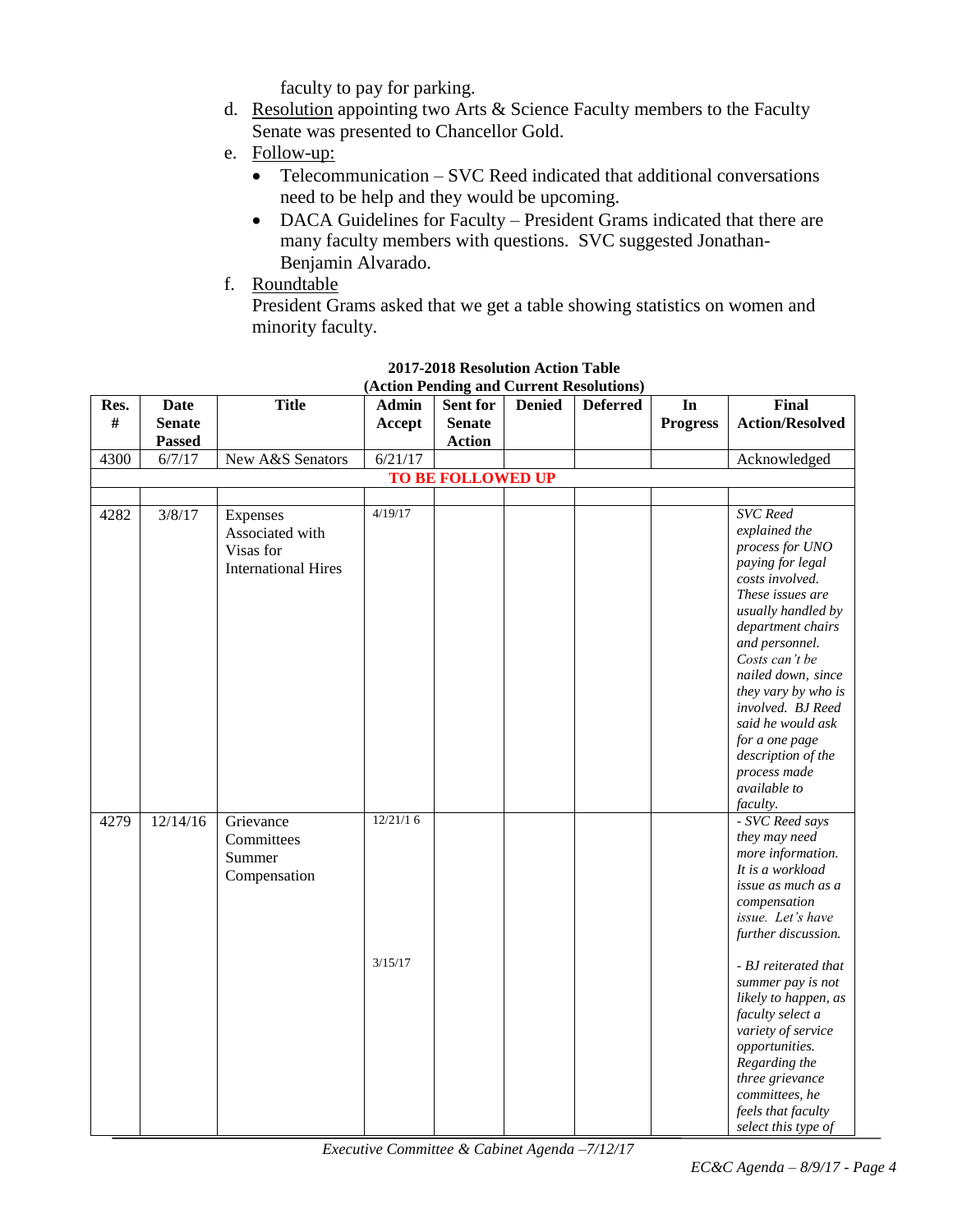| <b>CARRIED FORWARD</b> |  |  | 4/19/17 |  |  |  |  | service, similar to<br>how faculty choose<br>to serve on thesis<br>committee.<br>Chancellor<br>Christensen said<br>these type of<br>issues, like summer<br>grievance<br>committee work,<br>seldom occur. He<br>is also<br>apprehensive of<br>anyone who has<br>service in the<br>summer wanting<br>compensation.<br>Some service such<br>as FS President<br>and IRB receive<br>workload<br>compensation. |
|------------------------|--|--|---------|--|--|--|--|----------------------------------------------------------------------------------------------------------------------------------------------------------------------------------------------------------------------------------------------------------------------------------------------------------------------------------------------------------------------------------------------------------|
|                        |  |  |         |  |  |  |  |                                                                                                                                                                                                                                                                                                                                                                                                          |

**2. Treasurer's Report:** Senator Landow submitted the June 2017 Budget Report.

## **IV. Standing Committee Reports**

- **A. Committee on Academic and Curricular Affairs:** Senator Miller (No Report) **PENDING:** 
	- **1. a. Student Government Resolution for Timely Feedback from Faculty** Senator Kealey asked the Senate to address the Student Government Resolution to have all faculty give timely feedback to students. Suggestions:

Suggestions:

- 1. A Hot Line for anonymous reported for students to be given a manner to address the issue.
- 2. This issue can be addressed in course evaluations.
- 3. This issue can be addressed internally through the review process.
- 4. Put guidelines on a website.
- 5. Faculty member's use of learning management systems and adherence to professional expectations.

Senator Elder stated that the Faculty Senate owes Student Government a response and attention to the SG Resolution.

*(Sent to A&CA 4/12/17) (AC&A report 4/26/17 to discuss)*

**b. Need for Students to get Timely Feedback:** Committee members ended the **4/26/17 meeting** with a discussion of the need for students to get timely feedback from faculty members. This discussion expanded to also include faculty member's use of learning management systems and adherence to professional expectations. The discussion will be continued at the next committee meeting. It will be included in Pending for the next EC&C meeting**.**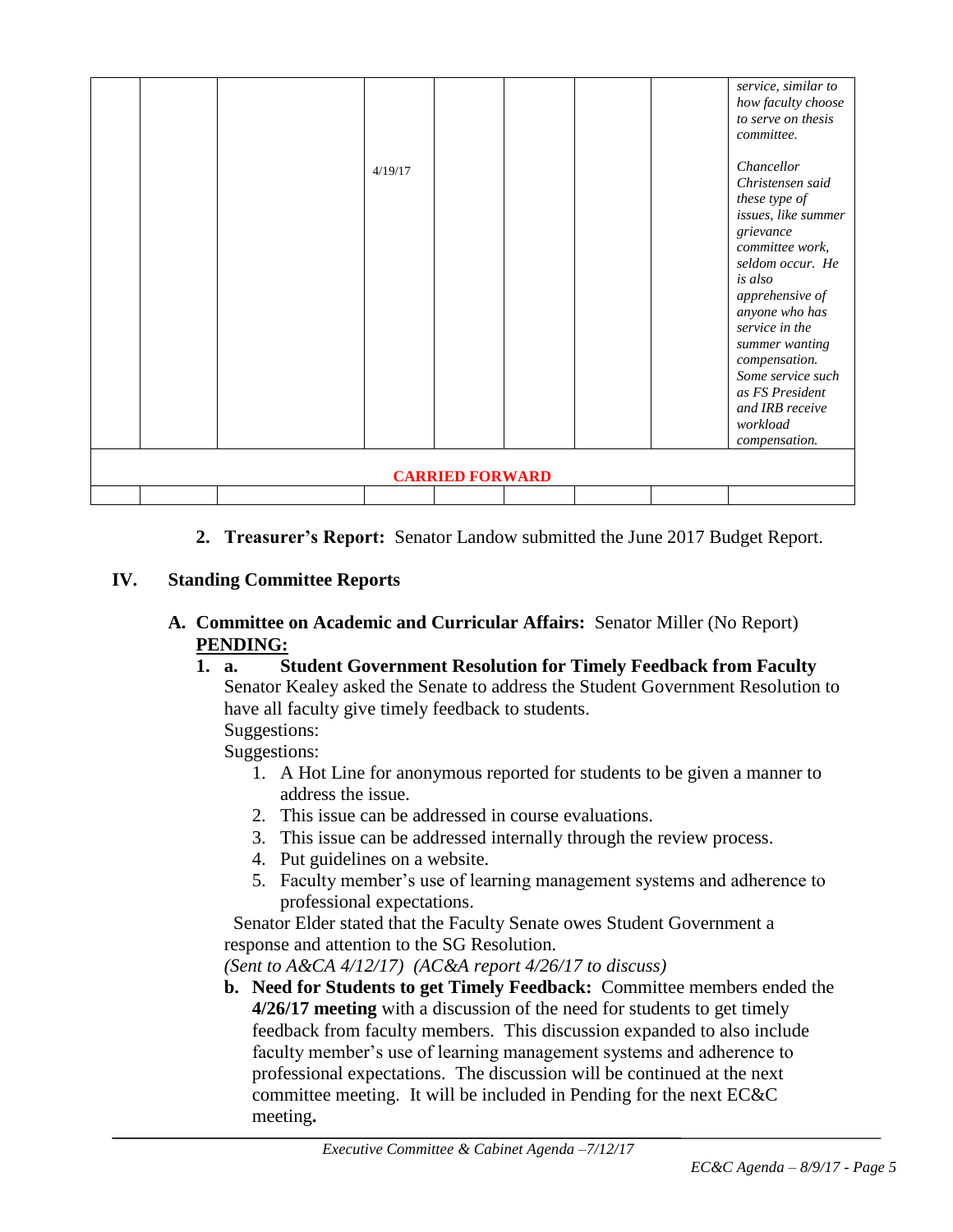- **B. Committee on Educational Resources & Services:** Senator Robins (No Report) **PENDING:**
	- **1. Canvas and UNIZEN dashboard availability.** *The EC&C, on 6/7/17, sent this to the Educational Resources & Services Committee.*
- **C. Committee on Faculty Personnel & Welfare:** Senator Elder (Excused) (No Report) **PENDING:**
	- **1.** Follow up on status of H1B Visas audit. VC Smith-Howell said she would check on it at the 5/17/17 EC&A meeting. This was forwarded to Senator Elder by F.S. Coordinator Bishop.
- **D. Committee on Goals and Directions:** Senator Arbelaez (No Report) **Pending:**
	- **1.** *Facilities Planning and Faculty Representation (Sent to G&D 2/10/16)* As important and continuous decisions are made regarding facilities planning on campus, we would like to see more faculty involvement in these plans, and be allowed frequent opportunities to engage in discussion with administration about facilities planning. The one committee the Faculty Senate is aware of is the University Committee on Facilities Planning, which typically meets once a year. The University Committee on Technology Resources, Services & Planning meets more frequently, but its primary focus is on the technology needs of the campus. In a previous meeting Goals & Directions met with Deb Smith-Howell to address administrative communication and questions about the University's Strategic Plan and the Faculty Senate's part in that process. We discussed the possibility of a more regular liaison with Dr. Smith-Howell with a representative from the F.S. Goals and Directions Committee that could increase the level of communication and information in this area**.**

*This was sent to the June 2017 EC&A meeting, for Chancellor Gold's input on shared governance. Some particular items from faculty members were the designing of classrooms and the designing of technology. A meeting with FS Executive Committee, Facilities Planning Committee members, and Chancellor Gold, has been scheduled for Tuesday, July 25, 2017, at 4 p.m.*

- **2.** *Unit Based Recruiting*: *(Sent to G&D 8/17/16)* This item has focused on how individual departments may contribute to the recruitment and retention of students in better pursuit of the University's enrollment goals. Goals and Directions temporarily tabled this item and it will remain on our *Pending* list.
- **3.** The UNO Admin responded to Resolution 4285, 5/10/2017: **Deferred Action for Childhood Arrivals (DACA)** with plans to draft guidelines for faculty. EC&A would appreciate members of the FacSen committee (e.g. Dan Hawkins et al) staying closely in touch with Student Affairs (Dan Shipp, Jonathan Benjamin-Alvarado) and the CFE to review and collaborate**.** *(Sent to G&D to keep in touch 6/7/17)***.**
- **4. Soliciting Faculty Insights on UNO's Leadership Transition.** *The EC&C, on 6/7/17, sent this to the Goals & Directions Committee*.
- **5. Mav Creed**

*The following was submitted to the UNO Faculty Senate. Attached below it is the resolution from Student Government, a note that the Staff Advisory Council will also pass a favorable resolution, and the Mav Values Document. The UNO*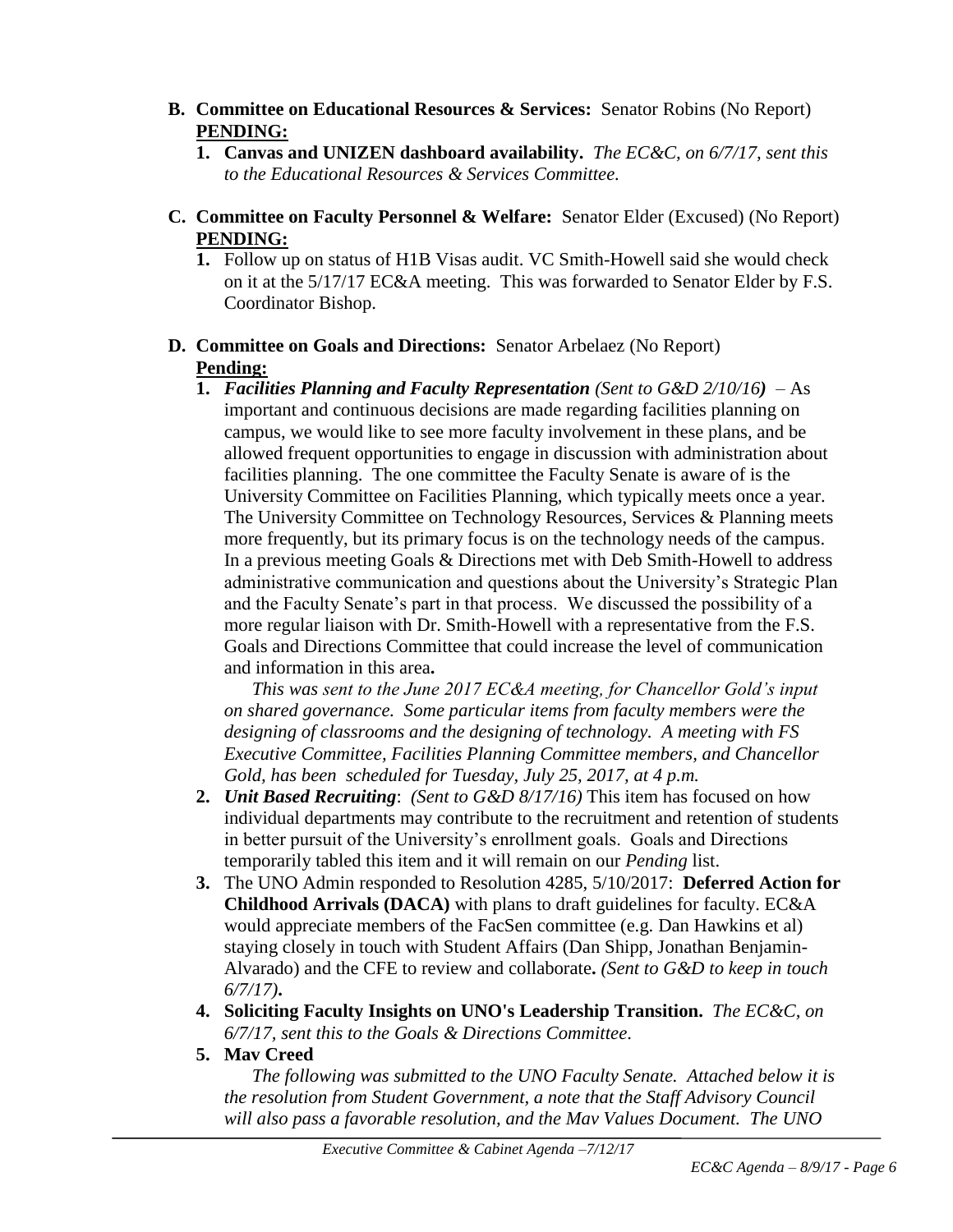*EC&C, on 6/7/2017, forwarded this item to the Goals & Directions Committee for discussion at the August 16, 2017, Retreat.*

On Mar 31, 2017, at 8:32 AM, Philip Covington [<pcovington@unomaha.edu>](mailto:pcovington@unomaha.edu) wrote:

*Faculty Senate, Staff Advisory Council, and Student Government:*

*Over the course of about 18 months, a university task force took on the task of creating a document that captures the essence of what it means to be a UNO Maverick. The task force included members appointed by Faculty Senate, Staff Advisory Council, and Student Government. Data was gathered from nearly 900 members of the university community, with special attention given to garnering feedback from individuals in under-represented groups.*

*Six primary themes emerged from the analysis of the data and the task force worked to briefly define each, intentionally weaving in language from the raw data. Those six statements form the core of the Maverick values document. These community standards serve as a foundation for mutual expectations of engaging one another within this university community and with our partners beyond.*

*It is our pleasure to forward the document to you and ask for your formal support of its tenets before we advance it to the Chancellor's Cabinet for final approval.*

*Respectfully Submitted,*

*Dr. Dan Shipp, Vice Chancellor for Student Affairs & Enrollment Management and*

*Dr. Phil Covington, Senior Director of Student Life and Chair of the Defining the Maverick Experience Task Force*

## **Student Government Resolution:**

**WHEREAS,** the University of Nebraska at Omaha (UNO) is committed to creating distinctive values that all faculty, staff, administration, and students should follow, and;

**WHEREAS,** beginning in 2015, a taskforce of people from all areas of campus conducted and analyzed survey data, brainstormed ideas, and created a finalized document featuring the values that all UNO members should engage in and expect from others, and;

**WHEREAS,** two surveys were utilized to determine initial ideas for why students came to UNO, what they like about UNO, and whether they are proud to be a Maverick, and;

**WHEREAS,** there was data collected from close to 900 members of the UNO community, and there was a primary focus on reaching underrepresented individuals, and;

**WHEREAS,** after analyzing the data, the taskforce realized that the UNO community was lacking a creed to clearly define what it meant to be a Maverick and the Maverick experience, and;

**WHEREAS,** through extensive work, the taskforce, with assistance by University Communications and Dr. Dan Shipp, created a Maverick Value document listing the specific values as well as a statement noting that these values must be integrated in order to have an impact.

**THEREFORE BE IT RESOLVED**, that Student Government of the University of Nebraska at Omaha (SG-UNO) supports the Maverick Value document that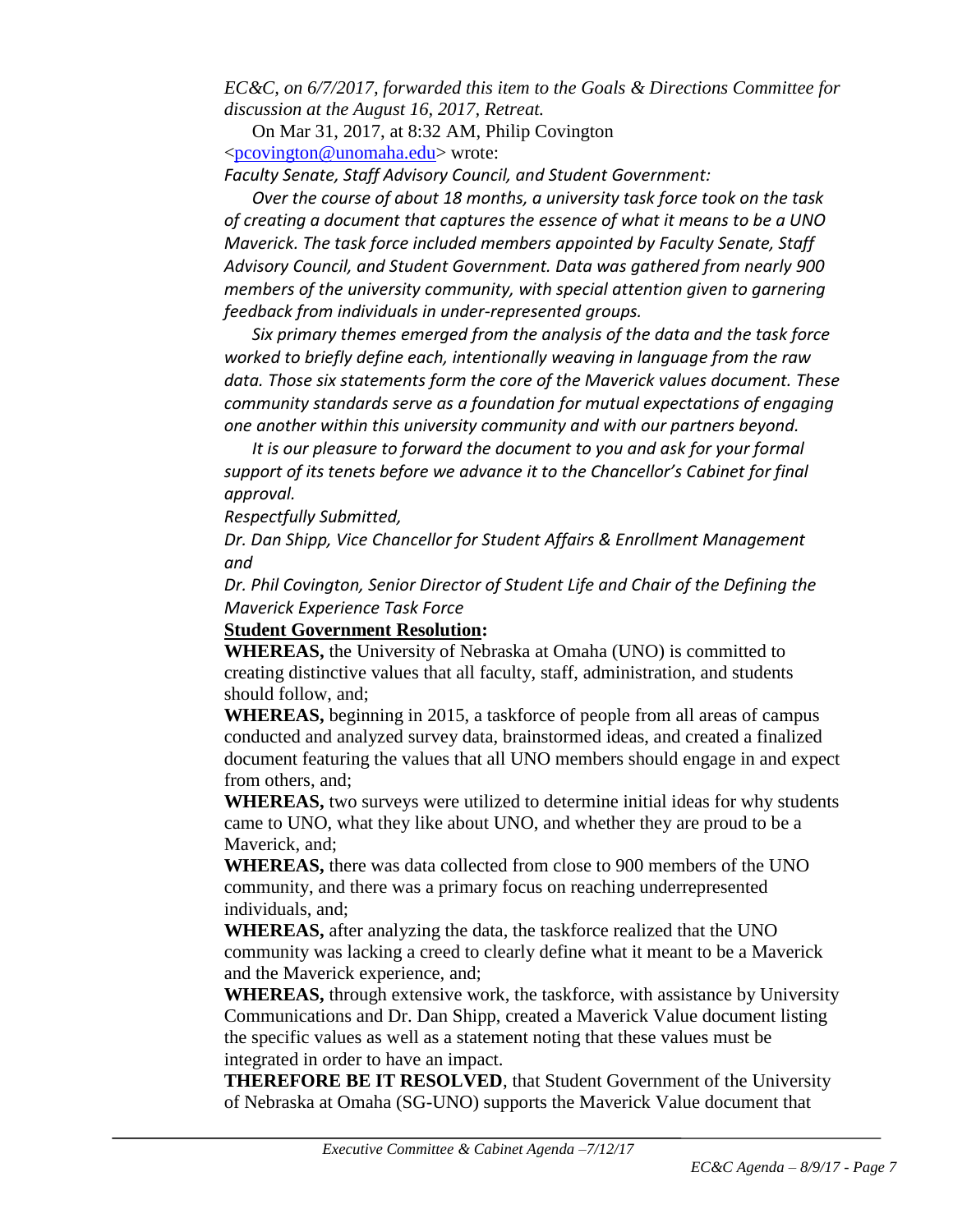better defines what it means to be a Maverick and its integration into the University system and communities beyond.

#### **- - - - - - - - - - - - - - - -**

**Staff Advisory Council:** On April 11, 2017, Staff Advisory Council voted unanimously to pass a resolution in support of the document spelling out what it means to be a UNO Maverick.

Below is the Mav Values Document:

*We the students, faculty and staff of the University of Nebraska Omaha (UNO) hold the following community values to be the foundation of our identity as Mavericks.*

*As Mavericks, we commit daily to advance and support our community values:*

## *Authenticity*

*We stay true to our authentic selves and respect the unique and shared histories of the other members of our community.*

### *Integrity*

*We strive to make sure our words are consistently reflected in our actions and treatment of others.*

### *Inclusion*

*We are committed to cultivating a campus climate that welcomes and supports people of all cultures, beliefs, identities, and backgrounds.*

#### *Service*

*We engage in service with others to improve the lives of individuals throughout the Omaha metro area, state and beyond.* 

#### *Resilience*

*We rise above difficult challenges through hard work and courageous determination.* 

#### *Achievement*

*We accomplish our individual and shared goals by reaching high personal and professional levels of excellence.*

*We realize that these values are only words until we integrate them into our individual and shared actions. We commit to advancing these values as Mavericks at UNO, in the greater Omaha community, and beyond.*

## **E. Professional Development:** Senator Adams (No Report) **PENDING:**

- **1. Faculty Professional Development Leave policies/procedures:** Given a growing number of questions and concerns about this issue, our committee will be gathering information (policies/procedures) at all levels (regents, university, colleges, departments) and comparing those documents in order to explore questions, including**:** 
	- **a.** Can faculty get a full year of leave if waiting until 12 years of service instead of at 6 years?
	- **b.** What are the earning restrictions while on leave (sabbatical)?
	- **c.** What documents govern how leave is prioritized/awarded?
	- **d.** What are the criteria for leave across colleges/departments? How consistent are these?
	- **e.** Who all reviews and/or weighs in on these decisions?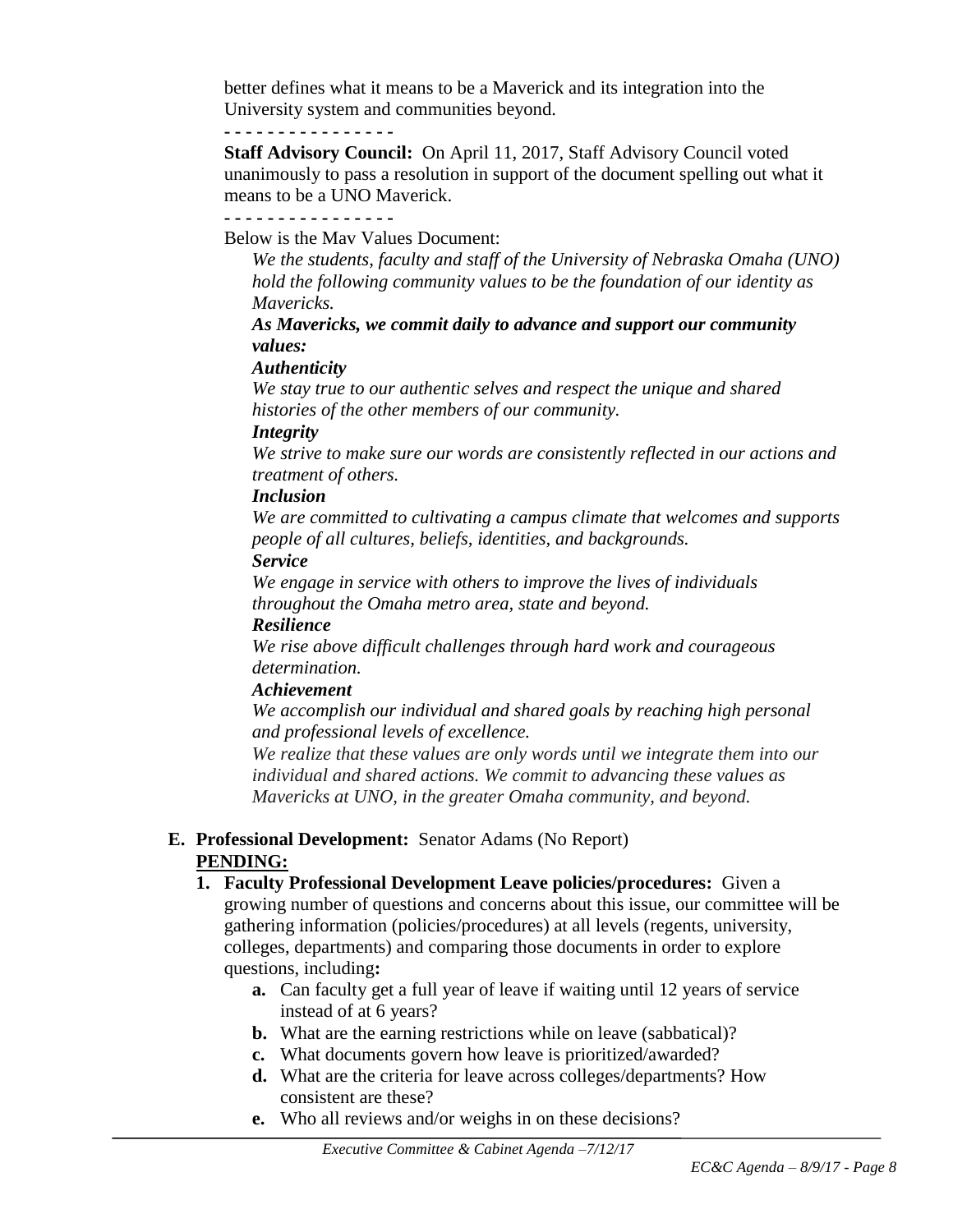What language does the AAUP contract have regarding leave/sabbatical?

- **2. Intellectual Property:** Although the P.D. Committee passed **Resolution 4286, 5/10/17, Intellectual Property Policies,** and Chancellor Gold, SVC Reed, and AVC Smith-Howell stated that the new policy will be in the Fall 2017 catalog, F.S. President Grams stated that the UNMC Faculty Senate has a standing committee titled Intellectual Property Procedures. She suggested that Senator Adams check with UNMC Faculty Senate President Ann Anderson Berry for information**.** *FS Coordinator sent this information to Senator Adams 6/17***.**
- **F. Committee on Rules:** Senator Nash (No Report) **PENDING:**
	- **1.** The Committee continues to review which Campus & University committees require participants who also serve on the Faculty Senate, and which committees might be served by representatives from the faculty at large**.**

## **V. Other Faculty Senate Committees**

**A. Faculty Senate Budget Advisory Committee Report**: Prof. Johnson/Hall, Maher, O'Hara (No Report)

## **VI. Adhoc Committees**

**A. Ad hoc UNO-UNMC Faculty-to-Faculty Communication and Collaboration Committee:** See President's Report, above: Oral Report #1.

## **VII. Non-Senate Committee Reports**

## **VIII. Unfinished Business**

## **PENDING**

- **A.** Grading Policy Change for "F" "FW" Grades (Policy draft 11/02/15 by Financial Support and Scholarships Office, updated 11/15/15.) (Another issue to note is verification of attendance.) (Fall 2016 w/ Senator Grams and Executive Committee) *(On 3/1/17, the EC&C had these questions and asked that they be put on the EC&A agenda*:
	- 1. Are Faculty, both full time and adjunct, responsible for records retention?) *On 6/7/17 President Grams stated that she will be checking with Bret Blackman regarding data security.*

# **B Participation in UNO Faculty Senate** *(Fall 2016 to EC&C Pending)*

Need to encourage and strengthen participation on UNO Faculty Senate.

- 1. One possibility might be to change the FS Constitution
- 2. Discussions with Colleges
- 3. Go to Chairperson mentor(s)?
- 4. Go to Board of Chairs

*How to Encourage Faculty to Serve on the Faculty Senate*: Informal data collection by the committee of approximately 40 UNO faculty members has generally revealed that *Service* of this nature tends to be acknowledged with little payoff compared to the perceived time commitment associated with governance. There is also a great deal of misinformation about the time obligations; nevertheless, most of the faculty we talked to showed little interest in this service even after we answered questions. The Goals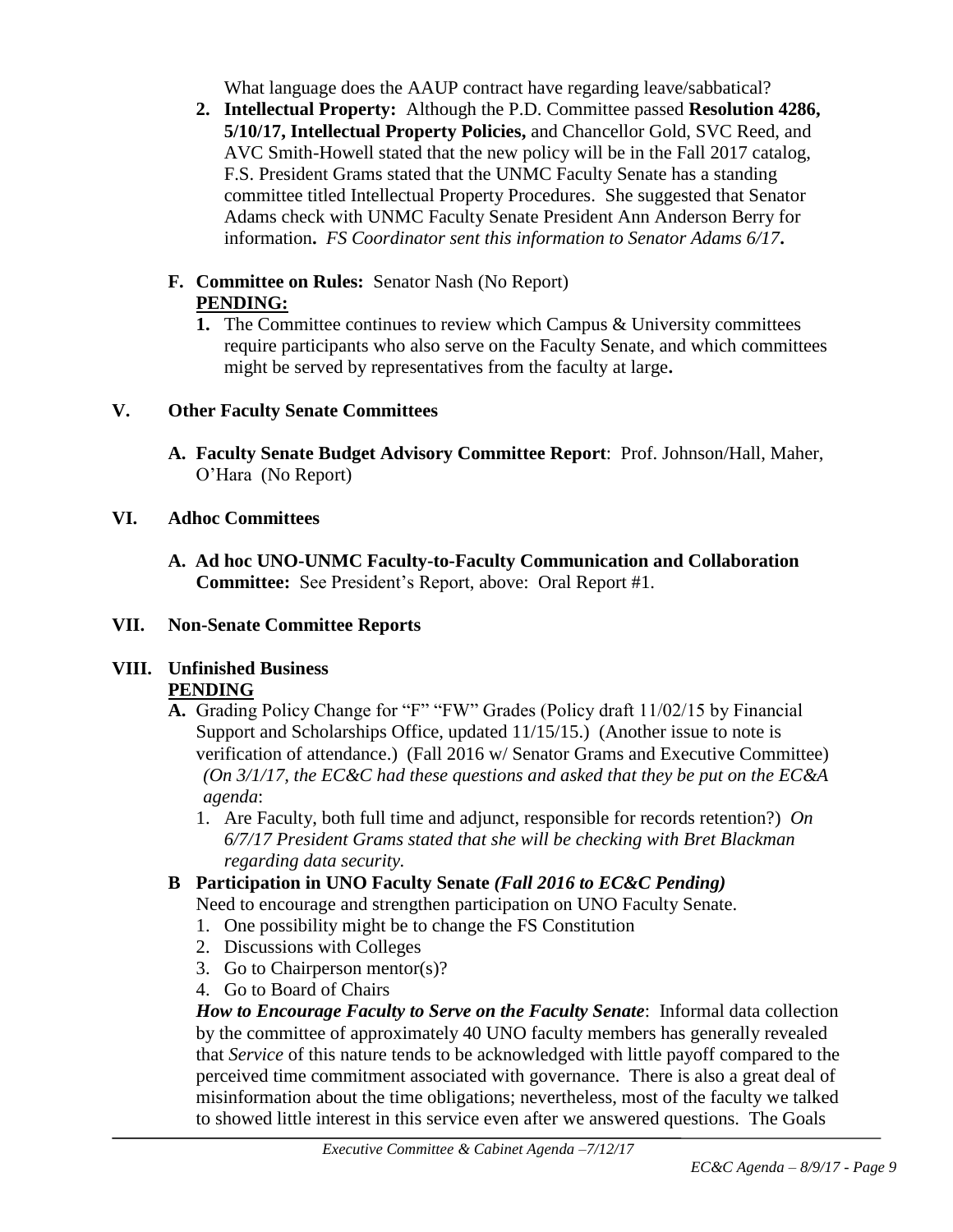and Directions Committee is now discussing ways to help the departments incentivize Faculty Senate and other University service opportunities by increasing by better recognizing the value of this service in ways such as higher Merit rankings on Annual Review, etc**.** *(The EC&C asked, on 6/7/17, that this be discussed at the 8/16/17 FS Retreat.)*

## **C. Telecommunications**

At *the 6/7/17 EC&C* meeting President Grams said she will consult with Bret Blackman concerning the recent reorganization in Telecommunications.

## **D. Change Start Time of UNO Faculty Senate Meetings?**

| STANDARD MEETING PATTERNS - FALL/SPRING |              |             |         |              |            |  |  |  |
|-----------------------------------------|--------------|-------------|---------|--------------|------------|--|--|--|
|                                         | <i>DODGE</i> | PACIFIC     |         | <b>DODGE</b> | PACIFIC    |  |  |  |
| 50 Minutes, 3 Days/Week                 |              |             |         |              |            |  |  |  |
| MWF                                     | 7:00-7:50    | 7:30-8:20   | MWF     | 12:00-12:50  | 12:30-1:20 |  |  |  |
| MWF                                     | 8:00-8:50    | 8:30-9:20   | MWF     | 1:00-1:50    | 1:30-2:20  |  |  |  |
| MWF                                     | 9:00-9:50    | 9:30-10:20  | MWF     | 2:00-2:50    | 2:30-3:20  |  |  |  |
| MWF                                     | 10:00-10:50  | 10:30-11:20 | MWF     | 3:00-3:50    | 3:30-4:20  |  |  |  |
| MWF                                     | 11:00-11:50  | 11:30-12:20 | MWF     | 4:00-4:50    | 4:30-5:20  |  |  |  |
| 75 Minutes, 2 Days/Week                 |              |             |         |              |            |  |  |  |
| MW/TR                                   | 7:00-8:15    | 7:30-8:45   | MW/TR   | 1:00-2:15    | 1:30-2:45  |  |  |  |
| MW/TR                                   | 8:30-9:45    | 9:00-10:15  | MW/TR   | 2:30-3:45    | 3:00-4:15  |  |  |  |
| MW/TR                                   | 10:00-11:15  | 10:30-11:45 | MW/TR   | 4:00-5:15    | 4:30-5:45  |  |  |  |
| MW/TR                                   | 11:30-12:45  | 12:00-1:15  | MW/TR   | 5:30-6:45    | 6:00-7:15  |  |  |  |
| 2 Hours 40 Minutes, 1 Evening/Week      |              |             |         |              |            |  |  |  |
| M/T/W/R                                 | 4:30-7:05    |             | M/T/W/R |              | 6:00-8:40  |  |  |  |
| M/T/W/R                                 | 5:00-7:40    |             | M/T/W/R |              | 6:30-9:10  |  |  |  |
| M/T/W/R                                 | 5:30-8:10    |             | M/T/W/R |              | 7:15-9:50  |  |  |  |

*On 6/7/17 the EC&C suggested this be discussed at the 8/16/17 FS Retreat.*

## **VIII. New Business**

- **A. Retreat Planning** was discussed**.**
	- **Goals**
	- **Speakers:** 
		- **1.** AVC Jonathan Benjamin-Alvarado (10:30 a.m.) (will stay to hear Chancellor Gold, and then join us for lunch (12-1 p.m.?)
			- Comprehensive analysis of inclusion and equity here at UNO. Part of the process was a contracting external consultants to assess faculty, staff and student responses to focus groups on diversity, inclusion and equity. (15 min presentation, plus Q&A)
		- **2.** Interim UNO Chancellor Gold (11:15 a.m.) (and will join us for lunch) The EC&C thought that just a Q&A session would be appreciated.
	- **Timeline/Schedule** was roughed in.
	- **Handouts** 
		- o Catering by HyVee. The members of the EC&C had suggestions for the catering and Sue Bishop will work with HyVee on this. The Mahoney State